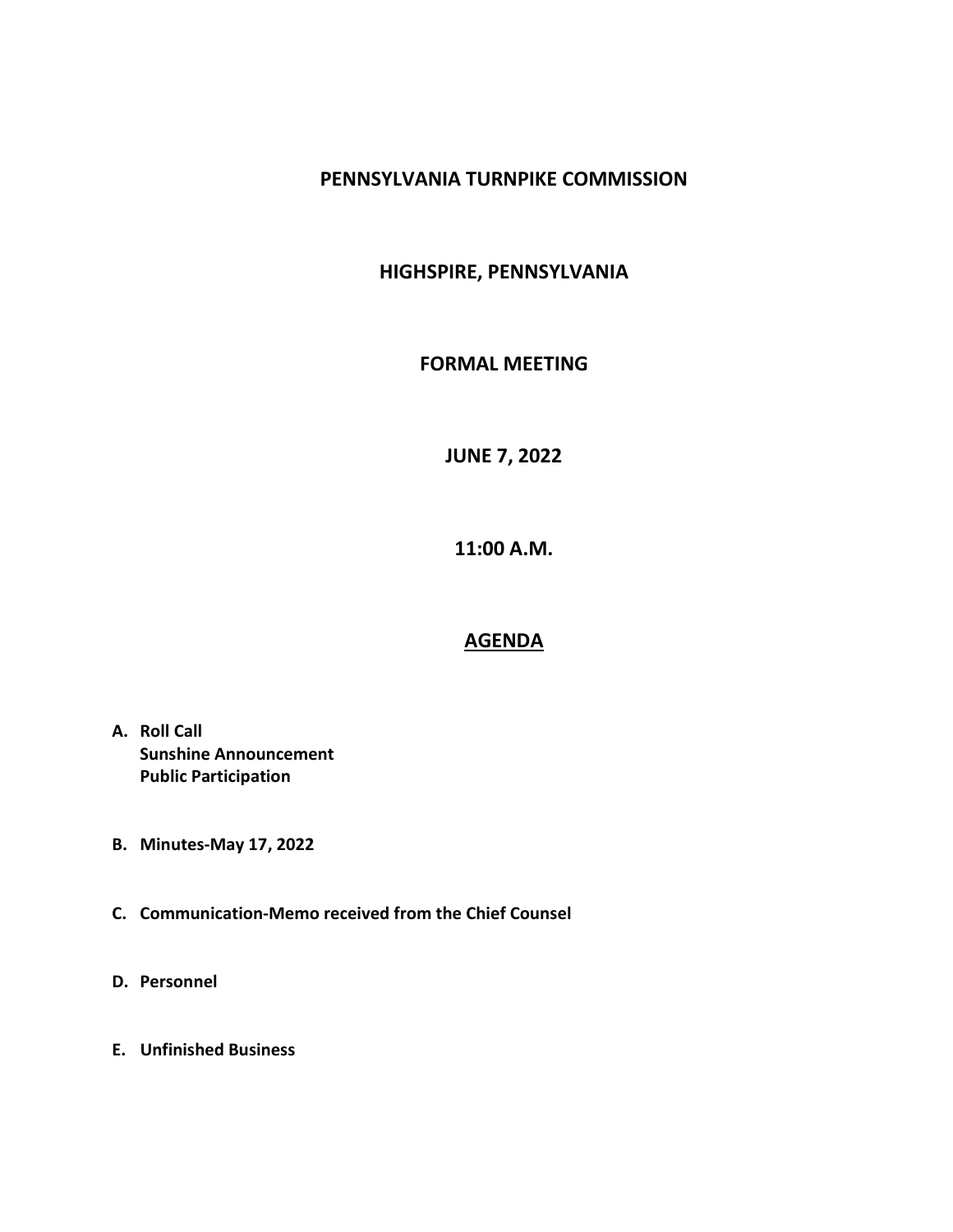- 1. Approve amending the pool of qualified underwriters to provide professional and other specialized services to include Mesirow Financial, Inc.
- 2. Approve the negotiation and execution of the Agreement, a Lease and Amendments for the items listed in memos "a" through "d":
	- a. Amendment to the Memorandum of Understanding between the Commission and YWCA-Greater Harrisburg, to extend the term and to change the project name from PAATH 15 to PAATH 15 Crossroads;
	- b. Lease Agreement with New Cingular Wireless PCS, LLC (NCW) to permit NCW to continue to lease equipment and space on the Bear Creek/Wilkes-Barre tower at a monthly fee of \$3,000.00 for ten (10) years with three (3) successive five (5) year renewal terms;
	- c. Agreement with the E-ZPass Interagency Group's (IAG)members for an Interoperability Hub Third-Party beneficiary agreement to revise the present IAG toll reciprocity architecture and process to provide a flexible and easily scalable platform upon which evolving IAG business needs can be addressed and to facilitate national toll interoperability;
	- d. Amendment to our agreement with Alliant Broker Services for Human Resources insurance and COBRA Administration; exercising the option to renew the agreement for an additional two years (November 4, 2022 – November 3, 2024); at a cost of \$148,200.00.
- 3. Approve the Right-of-Way Requests for the items listed in memos "a" through "j":
	- a. Acquisition of Right-of-Way #14S365 (Roberta C. & Daniel Krznaric), a partial take parcel necessary for construction of the Mon/Fayette Expressway, Rt. 51 to I-376 by authorizing payment of \$609.00 representing fair market value and pro-rated taxes to Roberta C. & Daniel Krznaric; authorize the appropriate Commission officials to execute the Agreement of Sale and other documents that may be required for closing; authorize the payment of additional statutory damages as calculated by the Right-of-Way Administrator and approved by the Chief Counsel; and payment of fair market value to the property owners is contingent upon the delivery of a deed as prepared by the Legal Department;
	- b. Acquisition of Right-of-Way #14S433 (Heather & David Schmoutz), a partial take parcel necessary for construction of the Mon/Fayette Expressway, Rt 51 to I-376, by authorizing payment of \$2,621.00 representing fair market value and pro-rated taxes to Heather & David Schmoutz; authorize the appropriate Commission officials to execute the Agreement of Sale and other documents that may be required for closing; authorize the payment of additional statutory damages as calculated by the Right-of-Way Administrator and approved by the Chief Counsel; and payment of fair market value to the property owners is contingent upon the delivery of a deed as prepared by the Legal Department;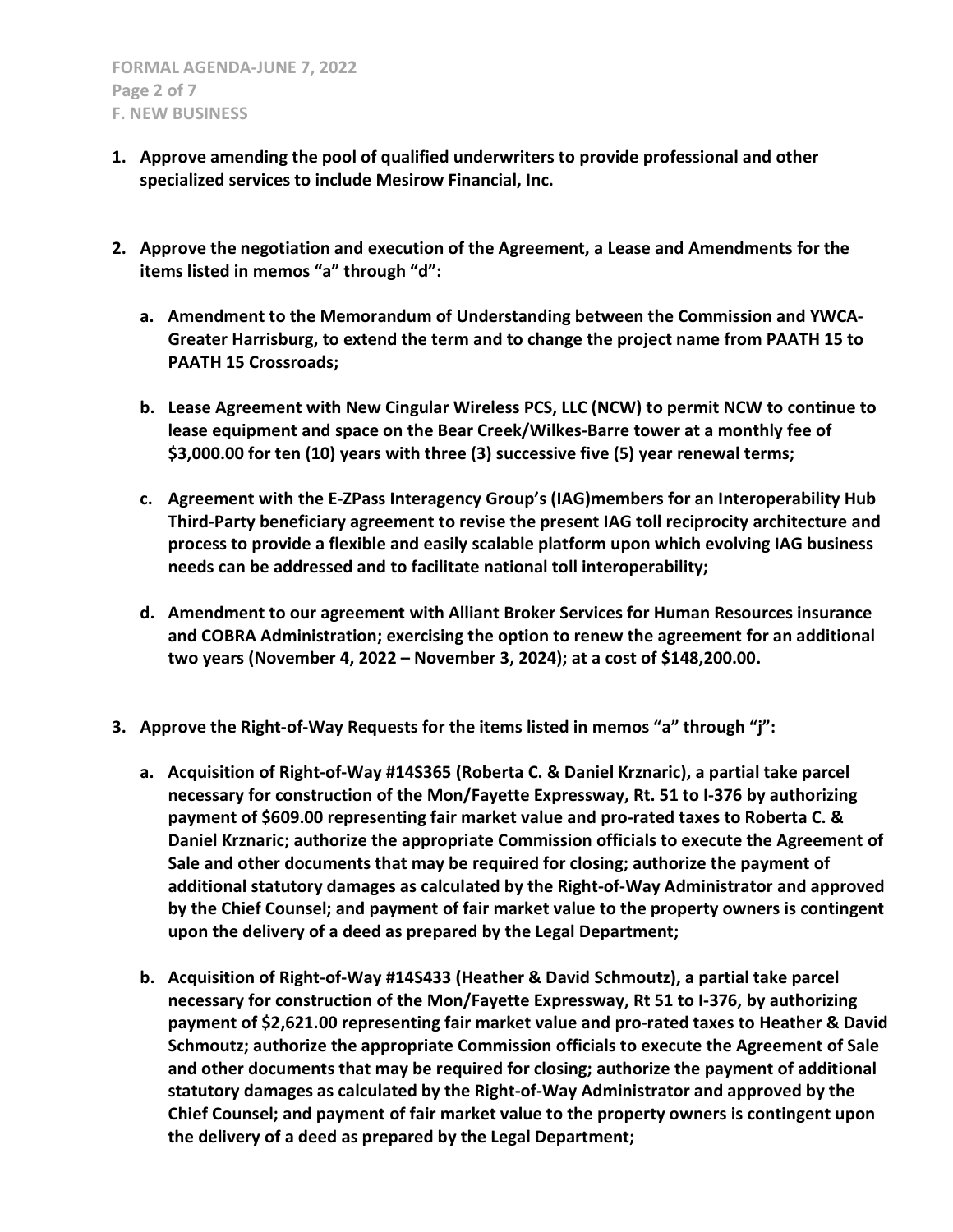- c. Acquisition of Right-of-Way #1A114-B (Suzanne L. Trout), a partial take parcel necessary for pre-entry ITS installation for the Western Gaps project, by authorizing payment of \$1,761.03 representing fair market value and pro-rated taxes to Suzanne L. Trout; also authorize payment of \$81.25 representing recording fees to Westmoreland County Recorder of Deeds; authorize the appropriate Commission officials to execute the Agreement of Sale and other documents that may be required for closing; authorize the payment of additional statutory damages as calculated by the Right-of-Way Administrator and approved by the Chief Counsel; and payment of fair market value to the property owner is contingent upon the delivery of a deed as prepared by the Legal Department;
- d. Acquisition of Right-of-Way #1A119-C (Theresa C. Geary), a partial take parcel necessary for pre-entry ITS installation for the Western Gaps project by authorizing payment of \$507.50 representing fair market value and pro-rated taxes to Theresa C. Geary; also authorize payment of \$81.25 representing recording fees to the Westmoreland County Recorder of Deeds; authorize the appropriate Commission officials to execute the Agreement of Sale and other documents that may be required for closing; authorize the payment of additional statutory damages as calculated by the Right-of-Way Administrator and approved by the Chief Counsel; and payment of fair market value to the property owner is contingent upon the delivery of a deed as prepared by the Legal Department;
- e. Acquisition of Right-of-Way #1A194-A (Beverly J. Emert), a partial take parcel necessary for pre-entry ITS installation for the Western Gaps project by authorizing payment of \$507.50 representing fair market value and pro-rated taxes to Beverly J. Emert; also authorize payment of \$81.25 representing recording fees to the Westmoreland County Recorder of Deeds; authorize the appropriate Commission officials to execute the Agreement of Sale and other documents that may be required for closing; authorize the payment of additional statutory damages as calculated by the Right-of-Way Administrator and approved by the Chief Counsel; and payment of fair market value to the property owner is contingent upon the delivery of a deed as prepared by the Legal Department;
- f. Acquisition of Right-of-Way #8947-B (Michele D. Hettler), a partial take parcel necessary for pre-entry ITS installation for the Eastern Gaps project by authorizing payment of \$507.50 representing fair market value and pro-rated taxes to Michele D. Hettler; also authorize payment of \$73.75 representing recording fees to the Carbon County Recorder of Deeds; authorize the appropriate Commission officials to execute the Agreement of Sale and other documents that may be required for closing; authorize the payment of additional statutory damages as calculated by the Right-of-Way Administrator and approved by the Chief Counsel; and payment of fair market value to the property owner is contingent upon the delivery of a deed as prepared by the Legal Department;
- g. Acquisition of Right-of-Way #6042-B (Benjamin C. & Carol Auger; Pine Creek Stables, LLC), a partial take parcel necessary for the total reconstruction project from MP 312.00 to MP 316.00 by authorizing payment of \$1,811.38 representing fair market value and pro-rated taxes to Pine Creek Stables, LLC; also authorize payment of \$168,525.84 representing fair market value, pro-rated taxes and Section 710 fees to Benjamin C. & Carol Auger; authorize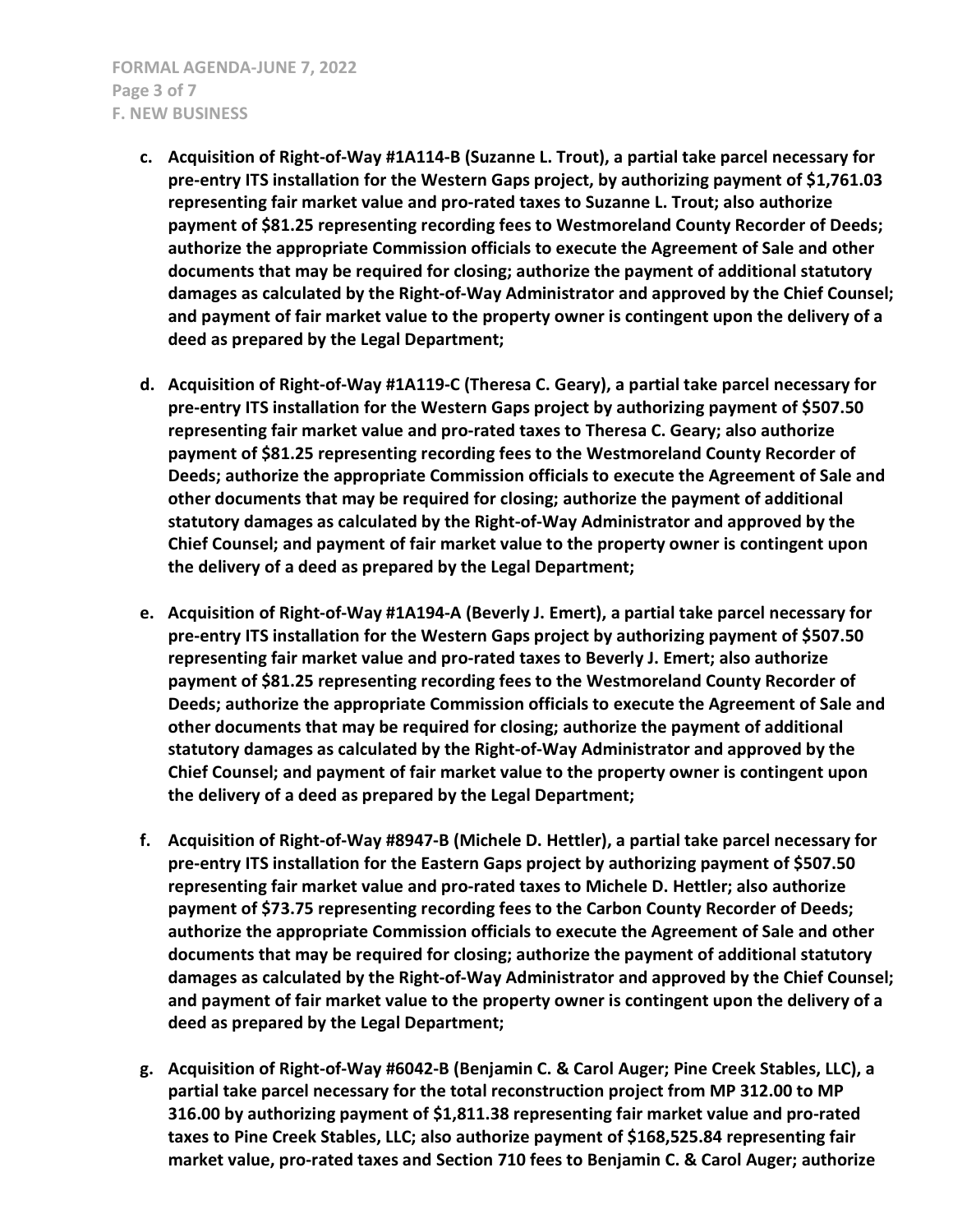the appropriate Commission officials to execute the Agreement of Sale and other documents that may be required for closing; authorize the payment of additional statutory damages as calculated by the Right-of-Way Administrator and approved by the Chief Counsel; and payment of fair market value to the property owners is contingent upon the delivery of a deed as prepared by the Legal Department;

- h. Settlement of Right-of-Way #17638 (Alan R. & Carolyn R. Rank), a partial take parcel necessary for construction of the Southern Beltway, US 22 to I-79, by authorizing payment of \$2,500.00 representing settlement to Alan R. & Carolyn R. Rank; authorize the appropriate Commission officials to execute the Settlement Agreement and General Release as approved by the Legal Department; and payment of settlement funds is contingent upon Condemnees delivery of an executed Settlement Agreement and General Release;
- i. Acquisition of Right-of-Way #14S208 (PSPC, LLC; Principals-Peter J. Caruso, IV; Sandra A. Caruso), a partial take parcel necessary for construction of the Mon/Fayette Expressway, Rt. 51 to I-376, by authorizing payment of \$340,268.66 representing fair market value and prorated taxes to PSPC, LLC; authorize the appropriate Commission officials to execute the Agreement of Sale and other documents that may be required for closing; authorize the payment of additional statutory damages as calculated by the Right-of-Way Administrator and approved by the Chief Counsel; and payment of fair market value to the property owner is contingent upon the delivery of a deed as prepared by the Legal Department;
- j. Acquisition of Right-of-Way #6001-C (Frederick C. Senn; Carl A. Senn), a total take parcel necessary for the total reconstruction project from MP 298.00 to MP 302.00 by authorizing payment of \$255,792.47 representing fair market value, pro-rated taxes and recording fees to Diversified Settlement Services, Inc., escrow agent; authorize the appropriate Commission officials to execute the Agreement of Sale and other documents that may be required for closing; authorize the payment of additional statutory damages as calculated by the Right-of-Way Administrator and approved by the Chief Counsel; and payment of fair market value is contingent upon the delivery of a deed as prepared by the Legal Department.
- 4. Approve advertising for the items listed in memos "a" and "b":
	- a. Engineering firm to perform inspection, design and evaluation services for the Commission's communications towers;
	- b. Contract #T-197.48S003-3-02 for a traffic management system for the Blue Mountain and Kittatinny Tunnels between MP 196.50 and MP 200.40.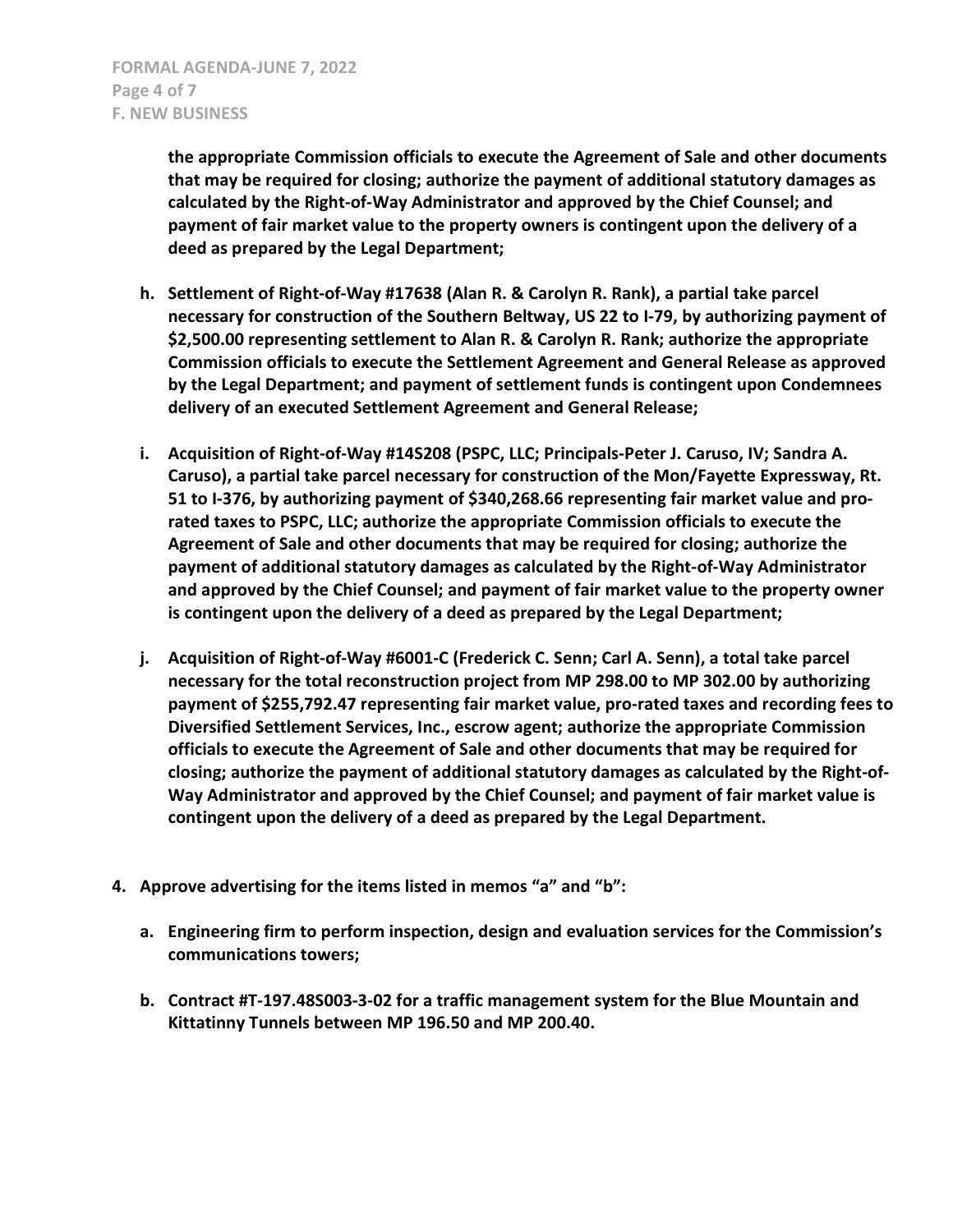- 5. Approve the Award of a Bid, Change Order and the Issuance of Purchase Orders for the items listed in memos "a" through "e":
	- a. Inspection, testing and maintenance of fire alarm and sprinkler systems in the west (June 2022 – April 2024), to the lowest responsive and responsible bidder, Siemens Industry, Inc.; at a cost of \$431,000.00;
	- b. Environmental Systems Research Institute (ESRI) GIS software maintenance, exercising the option to renew the agreement through June 2023 with ESRI; at a cost of \$106,760.67;
	- c. Splunk Enterprise security incident event monitoring, exercising the option to renew the agreement through July 18, 2023 with CDW Government, LLC/CDW, LLC; at a cost of \$117,415.16;
	- d. Sludge and residual wastewater removal, exercising the option to renew the agreement through June 2023 with ACV Enviro APV/Allstate Power Vac, Inc.; at a cost of \$250,000.00;
	- e. Palo Alto firewall cluster and IoT subscription with ePlus Technology, Inc. (originally procured via Commonwealth's contract), to cover final migration of CheckPoint firewall and security platform to Palo Alto Networks since it offers more advanced security features, performance increase in hardware and wider support for emerging technologies, and for future procurement of the Palo Alto XSOAR platform; at a cost of \$478,802.66.
- 6. Approve the Award of Contracts for the items listed in memos "a" through "c":
	- a. Contract #EN-00115-03-09 for construction of tolling facilities between MP A99.01 and MP A121.75, to the lowest responsive and responsible bidder, Road-Con, Inc.; at a not-to-exceed amount of \$8,363,987.83 and a contingency of \$400,000.00;
	- b. Contract #T-075.39R001-3-02 for concrete repairs at New Stanton Interchange, to the lowest responsive and responsible bidder, C.H. & D. Enterprises, Inc.; at a not-to-exceed amount of \$3,977,853.85 and a contingency of \$160,000.00;
	- c. Contract #T-333.28R001-3-02 for asphalt resurfacing of the Norristown Interchange, to the lowest responsive and responsible bidder, J.D. Eckman, Inc.; at a not-to-exceed amount of \$3,367,585.57 and a contingency of \$150,000.00.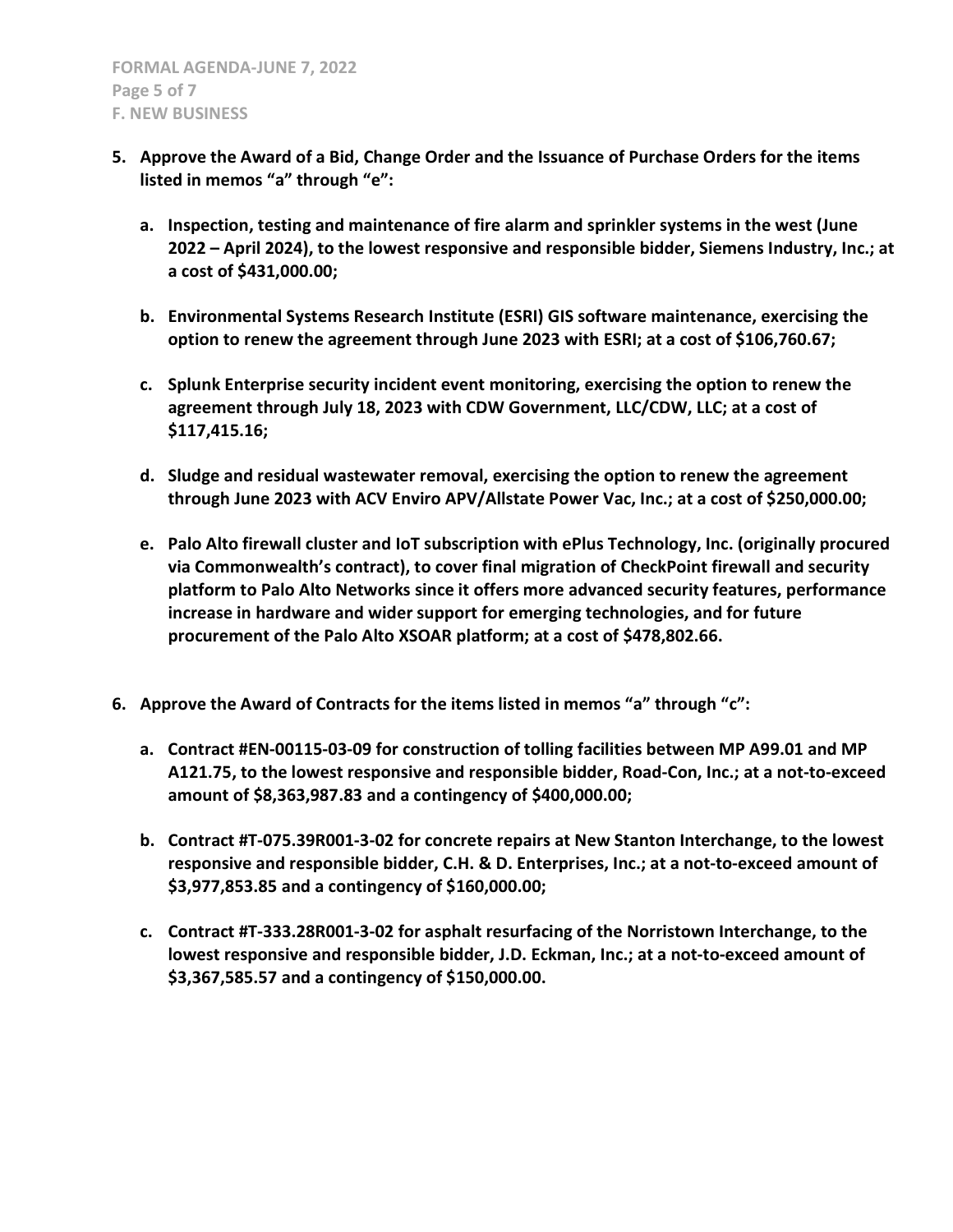- 7. Approve the Change Orders for the items listed in memos "a" through "c":
	- a. Change Order #4 for Contract #T-334.00R002-3-02 for bituminous resurfacing between MP 333.90 and MP 340.05 and median barrier replacement between MP 337.37 and MP 340.03 with Allan Myers, L.P., for an increase of \$567,740.00 for concrete pavement repairs, mill and pave bridge approaches, pavement joint, dowel retrofit and rapid set latex concrete pavement patching; for a revised not-to-exceed amount of \$16,162,658.11;
	- b. Change Order #2 for Contract #T-308.00T001-3-05 for the replacement of Bridge EB-719 at MP 310.36 with J.D. Eckman, Inc., for a 115-day time extension due to utility delays;
	- c. Change Order #16 for Contract #S-006.00X002-3-10 for construction of the Southern Beltway, MP S17.04 to MP S19.23, with Walsh Construction Company, for an increase of \$1,455,760.04 to balance items to actual work completed, deck form modifications, sewer line relocation, conversion of temporary sediment basins to permanent stormwater basins, drainage, erosion control, electrical work, and a 113-day time extension due to extra work; for a revised not-toexceed amount of \$182,641,207.34.
- 8. Approve the negotiation and execution of the Supplemental Agreements for the items listed in memos "a" and "b":
	- a. Supplemental Agreement #2 for construction management/construction inspection (CM/CI) services for the roadway and bridge reconstruction between MP 125.00 and MP 134.00 with Stahl Sheaffer Engineering, LLC, for an increase of \$9,000,000.00 to complete the CM/CI services for the MP 126.00 to MP 130.50 project and pre-construction services for the MP 130.50 to MP 134.00 project; for a revised not-to-exceed amount of \$25,566,625.38;
	- b. Supplemental Agreement #2 for open-end quality assurance laboratory testing services with GeoStructures, Inc., to allow for the assignment of new work orders through November 30, 2024; no additional funding needed.
- 9. Approve the award of services and authorize the negotiations and execution of an agreement/agreements with the selected firm/firms for the items listed in memos "a" and 'b":
	- a. RFP 7307, virtual public engagement services for highway projects:
		- HDR Engineering, Inc.-AWARDED
		- Kimley-Horn & Associates, Inc.